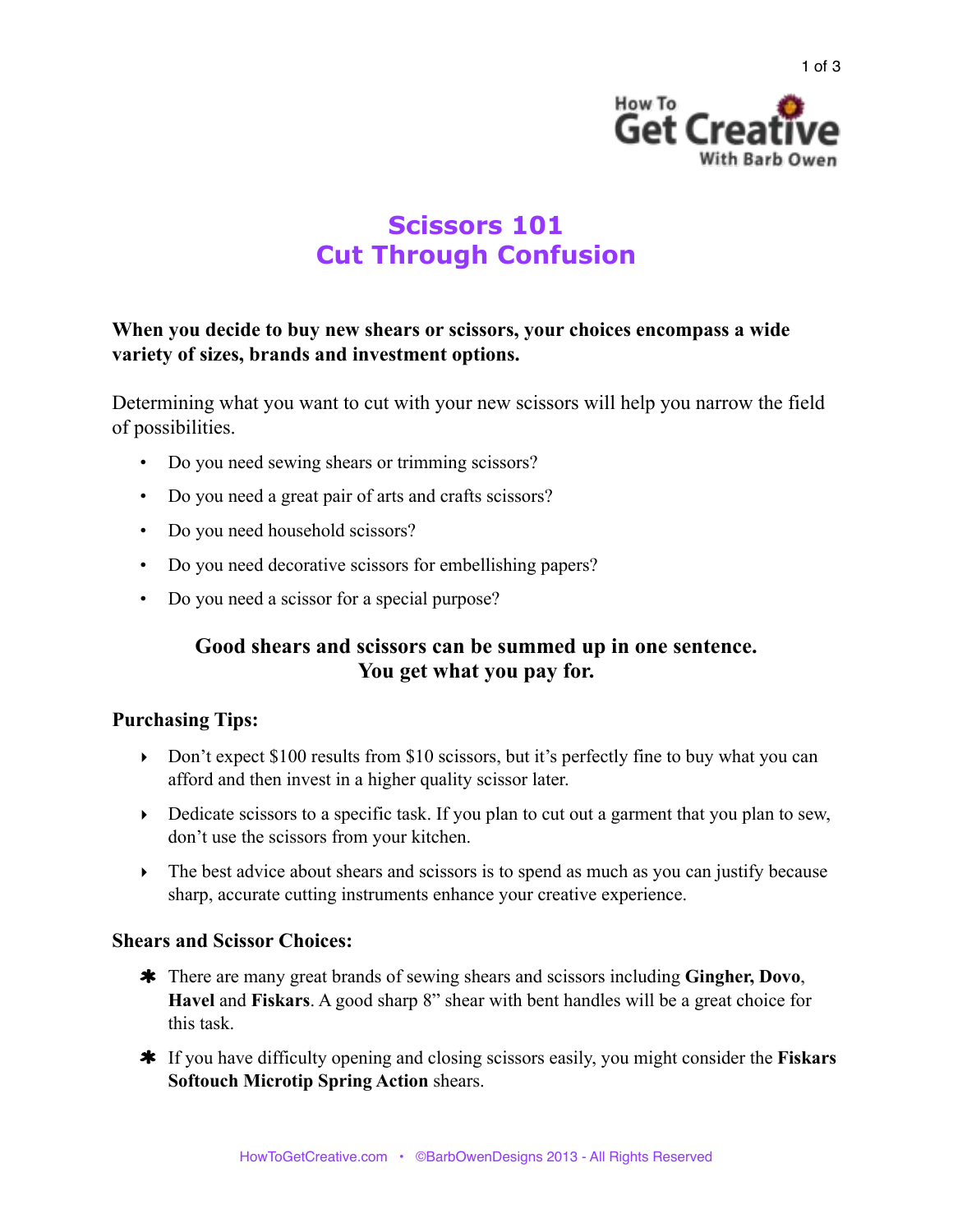

- \* In your sewing room, you'll also need a good sturdy scissor to clip and trim seams. The **Gingher 5" scissor** is my recommendation.
- And don't forget a **small scissor** (3"- 4") to use at your sewing machine for clipping threads. Don't use long shears or scissors for this purpose as it's too easy to bang them into, and damage your machine.
- Additional scissors that are really nice to have in your sewing room include, **appliqué** (also called duckbill) **scissors, pinking** or **scalloping shears** and **thread snips**.
- **\*** If you do machine embroidery or much free-motion embroidery in a hoop, a **curvetipped scissor** is essential for clipping threads without snipping the fabric.
- In the arts and crafts area, the best scissor I've ever used is the **Tim Holtz Tonic scissor**. The nonstick blades have a serrated edge. The handle loops are made of a soft material that helps prevent fatigue when doing a lot of cutting and are large enough to accommodate most any sized hand.
- **\*** Small sharp craft scissors are another essential in the art studio. I usually move my sewing scissors into my art studio when I purchase a new sewing scissor.

## **Sharpening:**

Scissors can be sharpened, but I'd suggest that you have a professional do the sharpening even though you may find various kinds of home sharpeners. The other option is to use good scissors as long as they cut well and when they no longer serve the original purpose, relocate them into an area that doesn't require the greatest accuracy.

## **Cleaning:**

Clean scissors and shears always cut better than gunky ones. In spite of scissors being labeled "nonstick" they will inevitably accumulate residue on the blades. **Rubbing alcohol** is usually strong enough to remove the gunk. You can apply it with a cotton swab or a packaged alcohol wipe. **Be very careful when cleaning scissor blades because they are sharp and can cut you.** If alcohol isn't strong enough, you might have to use a stronger solvent like **De-Solv-It Contractor's Solvent** or **Goo Gone**. Be sure to use these in a well ventilated area as they are quite pungent. After cleaning scissor blades, cut scrap fabric or paper to be sure that all residue from the cleaning product is gone. Good scissors that are well cared for will last a long time and are definitely worth the investment.

#### **Note:**